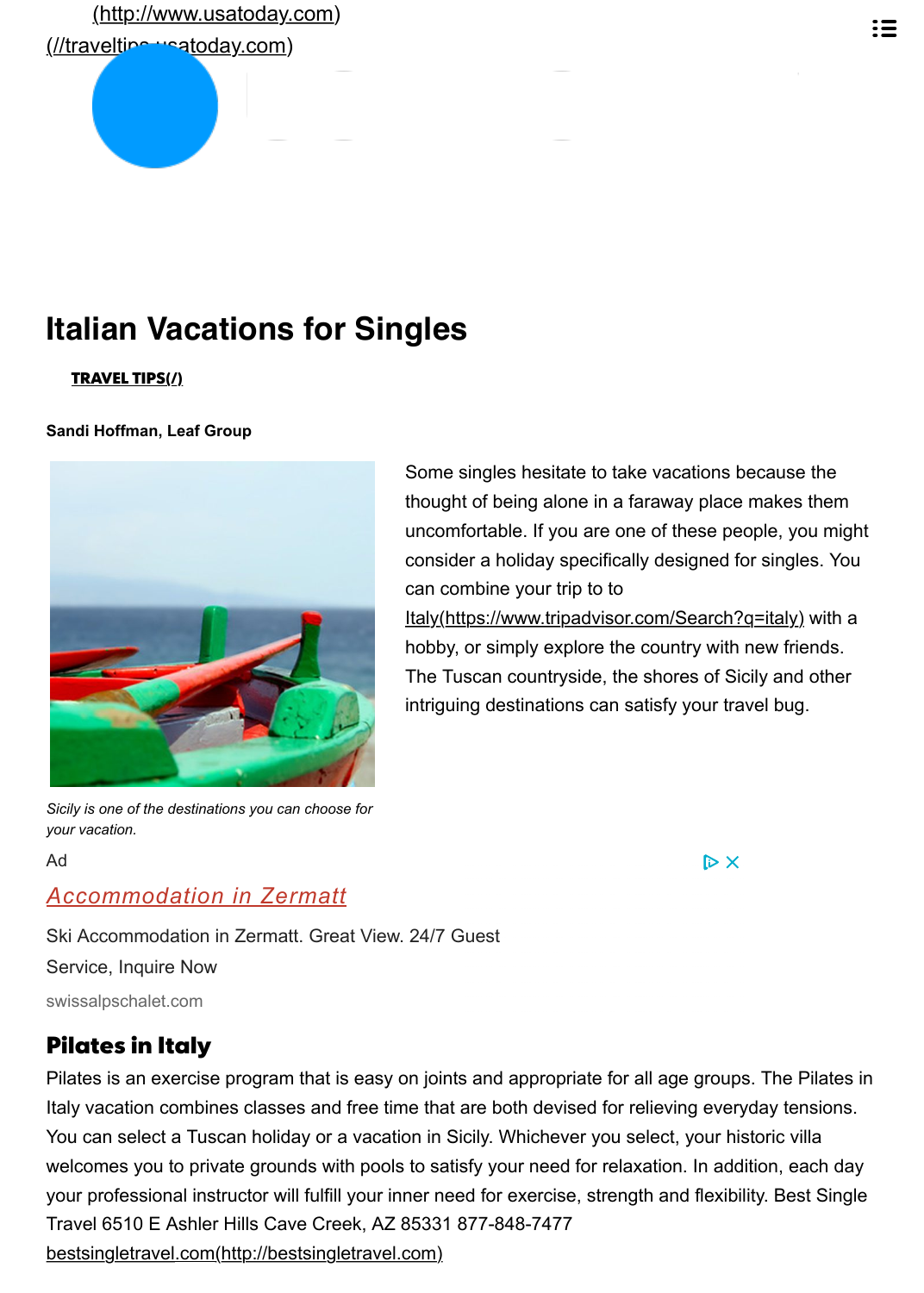### **Italian Cookery Course**

A luxurious villa in Tuscany is beckoning to you if you are single and would love to learn Italian cooking techniques. Not only do you stay in stylish accommodations in a luxurious villa but you also share experiences with fellow singles from all over the world. Make gnocchi and learn how to roll your own pasta dough. Every day your lesson includes instruction for a four-course meal and the experience of enjoying the food and Italian wines with new friends. Casa Ombuto Larniano 21 52014 Poppi (AR) Italy 888-722-6901 italiancookerycourse.com

### **Southern Italy Tour**

When you arrive in the town of Benevento, you feel like you have traveled back in time to an ancient village. On the way to Amalfi, tour a well-preserved Roman theater and visit the Church of Saint Sofia, which was built in the Middle Ages. The tour takes you through Sant'Agata de'Goti, where you can wander into the corners of this small hamlet, absorb the history and taste some wine in one of the oldest family-owned wineries in the area. As you travel down the Amalfi Coast, savor Italy at its best. A cooking class is among the many activities planned on this nine-day adventure. Best Single Travel 6510 E Ashler Hills Cave Creek, AZ 85331 877-848-7477 bestsingletravel.com

# **Painting Vacation in Tuscany or Sicily**

Painting in Italy is the activity; you just need to choose either the colorful island of Sicily or the historic Tuscan countryside to serve as your "home away from home" for seven days. Whether you are an expert painter or a novice, all levels are appropriate for the trip. Each day you will attend classes with an international artist who can help you spark your creativity. The vacation is a perfect combination of learning, painting and experiencing the beauty of Italy. Best Single Travel 6510 E Ashler Hills Cave Creek, AZ 85331 877-848-7477 bestsingletravel.com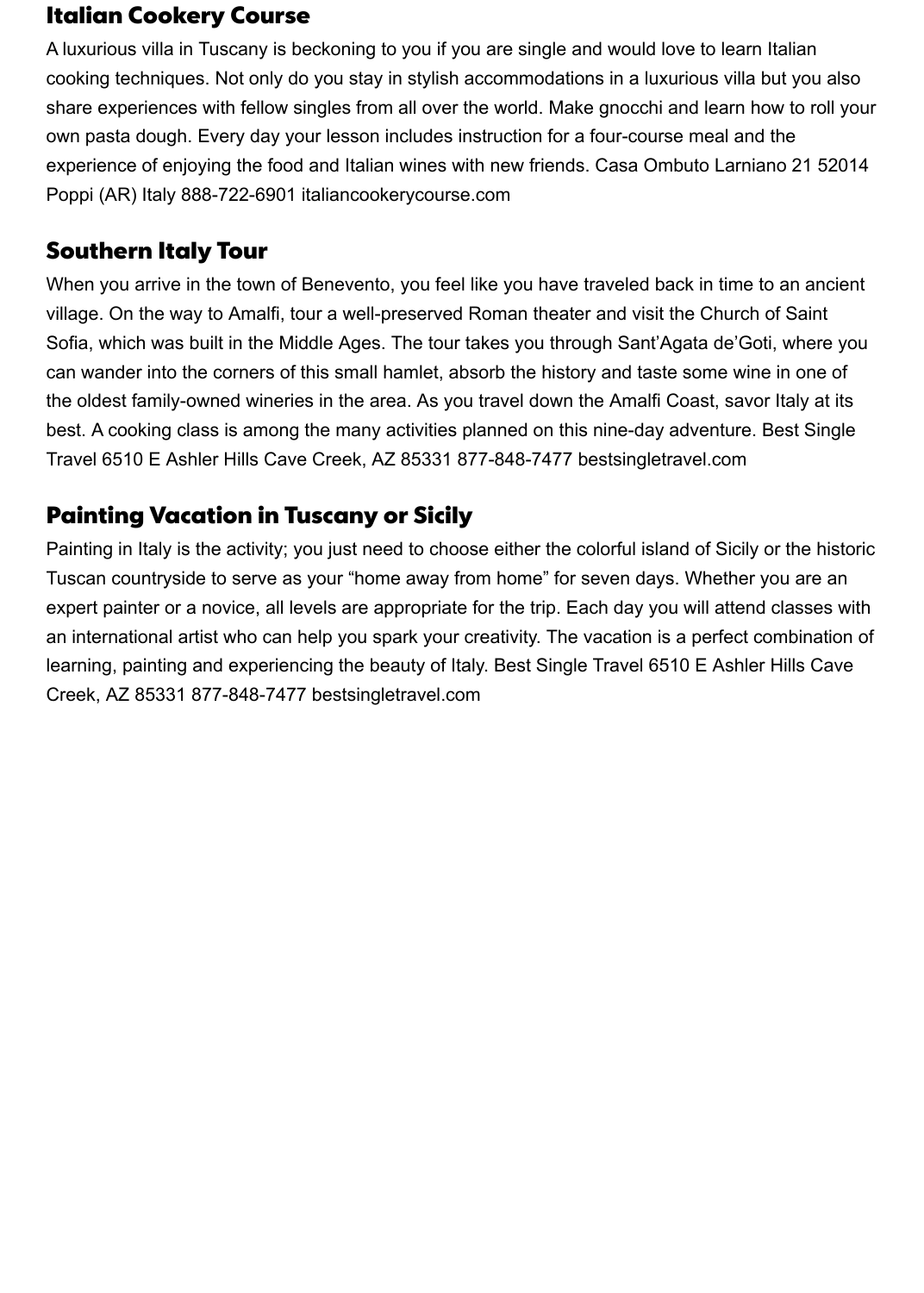The Original And Famous Route Of All Routes. Book Now.

[theyachtweek.com](https://www.googleadservices.com/pagead/aclk?sa=L&ai=CTGtE0358WtXJJI2ugAfIsYXwB9ivpLBQxuvJocEGwI23ARABIN2PkBgoBGCRrJOF_BegAcyXqNYDyAEBqQJULj7DWoi0PqgDAcgDAqoEzQFP0Lb34lwi8V0c23fBPYF4M_JQ2ITGPStMR1efH90u3HEDM9pHF5oSrPL8ygLDhockM5F6v7aA97gAluwtryld1leo_-edbMJC4bwiHqwoAnVy6AqcT6MewzT-KqrY_FBI3PRNob2EKgrt3V8HxEWuWbkf4r0ebL0F9n7jDtZXMEdYAe2Gvl-h3RbAs5E0pg3yjNbt6nYjKf5WgH_iYpcpH3ihAnWr-TBnfvrzaJEhyw0OSFYxjTQX-wE0LSt5Rj7EROqAb5PlGn7BNMm9oAZRgAec6NcpqAemvhvYBwHSCAcIgGEQARgCsQkJnis7m9d0gYAKAdgTBw&num=1&cid=CAASFeRo__HkEi-LQRH8os6SALDBtF-uIw&sig=AOD64_3DWjdCC000o7WSk2iXG4qr9tKQ-A&client=ca-pub-3235755782694080&adurl=http://www.scent-of-sicily.com/)

### *[Accommodation in Zermatt](https://www.googleadservices.com/pagead/aclk?sa=L&ai=CTGtE0358WtXJJI2ugAfIsYXwB9ivpLBQxuvJocEGwI23ARABIN2PkBgoBGCRrJOF_BegAcyXqNYDyAEBqQJULj7DWoi0PqgDAcgDAqoEzQFP0Lb34lwi8V0c23fBPYF4M_JQ2ITGPStMR1efH90u3HEDM9pHF5oSrPL8ygLDhockM5F6v7aA97gAluwtryld1leo_-edbMJC4bwiHqwoAnVy6AqcT6MewzT-KqrY_FBI3PRNob2EKgrt3V8HxEWuWbkf4r0ebL0F9n7jDtZXMEdYAe2Gvl-h3RbAs5E0pg3yjNbt6nYjKf5WgH_iYpcpH3ihAnWr-TBnfvrzaJEhyw0OSFYxjTQX-wE0LSt5Rj7EROqAb5PlGn7BNMm9oAZRgAec6NcpqAemvhvYBwHSCAcIgGEQARgCsQkJnis7m9d0gYAKAdgTBw&num=1&cid=CAASFeRo__HkEi-LQRH8os6SALDBtF-uIw&sig=AOD64_3DWjdCC000o7WSk2iXG4qr9tKQ-A&client=ca-pub-3235755782694080&adurl=http://www.scent-of-sicily.com/)*

[Ski Accommodation in Zerma](https://www.googleadservices.com/pagead/aclk?sa=L&ai=CTGtE0358WtXJJI2ugAfIsYXwB9ivpLBQxuvJocEGwI23ARABIN2PkBgoBGCRrJOF_BegAcyXqNYDyAEBqQJULj7DWoi0PqgDAcgDAqoEzQFP0Lb34lwi8V0c23fBPYF4M_JQ2ITGPStMR1efH90u3HEDM9pHF5oSrPL8ygLDhockM5F6v7aA97gAluwtryld1leo_-edbMJC4bwiHqwoAnVy6AqcT6MewzT-KqrY_FBI3PRNob2EKgrt3V8HxEWuWbkf4r0ebL0F9n7jDtZXMEdYAe2Gvl-h3RbAs5E0pg3yjNbt6nYjKf5WgH_iYpcpH3ihAnWr-TBnfvrzaJEhyw0OSFYxjTQX-wE0LSt5Rj7EROqAb5PlGn7BNMm9oAZRgAec6NcpqAemvhvYBwHSCAcIgGEQARgCsQkJnis7m9d0gYAKAdgTBw&num=1&cid=CAASFeRo__HkEi-LQRH8os6SALDBtF-uIw&sig=AOD64_3DWjdCC000o7WSk2iXG4qr9tKQ-A&client=ca-pub-3235755782694080&adurl=http://www.scent-of-sicily.com/)tt. Great View. 24/7 Guest Service, Inquire Now

[swissalpschalet.com](https://www.googleadservices.com/pagead/aclk?sa=L&ai=C6llc0358WtXJJI2ugAfIsYXwB6Pdw4VQi5StoqMGwI23ARACIN2PkBgoBGCRrJOF_BegAdCLytgDyAEBqQI0Wqd7O023PqgDAcgDAqoEzQFP0Oaq7Fwh8V0c23fBPYF4M_JQ2ITGPStMR1efH90u3HEDM9pHF5oSrPL8ygLDhockM5F6v7aA97gAluwtryld1leo_-edbMJC4bwiHqwoAnVy6AqcT6MewzT-KqrY_FBI3PRNob2EKgrt3V8HxEWuWbkf4r0ebL0F9n7fHdtDMEdYAe2Gvl-h3RbAs5E0pg3yjNbt6nYjKf5WgH_iYpcpH3ihAnWr-TBnfvrzaJEhyw0OSFYxjTQX-wEAPn97Rj7EROqAb5PlGn7BNMm9oAZRgAeY9LUnqAemvhvYBwHSCAcIgGEQARgCsQkA0MEBpNU_EoAKAdgTAg&num=2&cid=CAASFeRo__HkEi-LQRH8os6SALDBtF-uIw&sig=AOD64_1NoYns9BKyiyp4eQ2DvGvs1BsSEQ&client=ca-pub-3235755782694080&adurl=https://www.theyachtweek.com)

# *[Top Activities in Paris](https://www.googleadservices.com/pagead/aclk?sa=L&ai=C6llc0358WtXJJI2ugAfIsYXwB6Pdw4VQi5StoqMGwI23ARACIN2PkBgoBGCRrJOF_BegAdCLytgDyAEBqQI0Wqd7O023PqgDAcgDAqoEzQFP0Oaq7Fwh8V0c23fBPYF4M_JQ2ITGPStMR1efH90u3HEDM9pHF5oSrPL8ygLDhockM5F6v7aA97gAluwtryld1leo_-edbMJC4bwiHqwoAnVy6AqcT6MewzT-KqrY_FBI3PRNob2EKgrt3V8HxEWuWbkf4r0ebL0F9n7fHdtDMEdYAe2Gvl-h3RbAs5E0pg3yjNbt6nYjKf5WgH_iYpcpH3ihAnWr-TBnfvrzaJEhyw0OSFYxjTQX-wEAPn97Rj7EROqAb5PlGn7BNMm9oAZRgAeY9LUnqAemvhvYBwHSCAcIgGEQARgCsQkA0MEBpNU_EoAKAdgTAg&num=2&cid=CAASFeRo__HkEi-LQRH8os6SALDBtF-uIw&sig=AOD64_1NoYns9BKyiyp4eQ2DvGvs1BsSEQ&client=ca-pub-3235755782694080&adurl=https://www.theyachtweek.com)*

[Find, compare, an](https://www.googleadservices.com/pagead/aclk?sa=L&ai=C6llc0358WtXJJI2ugAfIsYXwB6Pdw4VQi5StoqMGwI23ARACIN2PkBgoBGCRrJOF_BegAdCLytgDyAEBqQI0Wqd7O023PqgDAcgDAqoEzQFP0Oaq7Fwh8V0c23fBPYF4M_JQ2ITGPStMR1efH90u3HEDM9pHF5oSrPL8ygLDhockM5F6v7aA97gAluwtryld1leo_-edbMJC4bwiHqwoAnVy6AqcT6MewzT-KqrY_FBI3PRNob2EKgrt3V8HxEWuWbkf4r0ebL0F9n7fHdtDMEdYAe2Gvl-h3RbAs5E0pg3yjNbt6nYjKf5WgH_iYpcpH3ihAnWr-TBnfvrzaJEhyw0OSFYxjTQX-wEAPn97Rj7EROqAb5PlGn7BNMm9oAZRgAeY9LUnqAemvhvYBwHSCAcIgGEQARgCsQkA0MEBpNU_EoAKAdgTAg&num=2&cid=CAASFeRo__HkEi-LQRH8os6SALDBtF-uIw&sig=AOD64_1NoYns9BKyiyp4eQ2DvGvs1BsSEQ&client=ca-pub-3235755782694080&adurl=https://www.theyachtweek.com)d book tours, attractions, excursions and things to do in Paris.

[GetYourGuide](https://googleads.g.doubleclick.net/aclk?sa=L&ai=CE3VD0358WtXJJI2ugAfIsYXwB4iwm6NQlZGBiMkGwI23ARADIN2PkBgoBGCRrJOF_BfIAQGpAlQuPsNaiLQ-qAMByAMCqgTMAU_QlpgcRTvKZa5oYaI7km8g-0jFncVgcEpVQoQU2DaLPA8xDfwRqBWpvbDLAixdxQ8vkX71o4CsvhOB_yS3NETVCvP59Yh3yUf5628SrmpEaGflD5RA4EXUNvw_t979TRaC7kqoto08VPLWUAnOWehFoB5uXB3udwbH2v9EQoTb59PBBmlVsEol6i9Y0YJQDvqE0hwcVQIo_qN2fGLintXpG8EEc14PM2d--gaekCfPDfu-VTGNMPMdhkZxmLOh4IpXZEeqm-UaPlnkw6AGUYAHg5G8dqgHpr4b2AcB0ggHCIBhEAEYArEJE-It08hEk8CACgHYEwo&num=3&cid=CAASFeRo__HkEi-LQRH8os6SALDBtF-uIw&sig=AOD64_1JkugGq3iWMWKKd_2u7gxu2OdBgA&client=ca-pub-3235755782694080&adurl=https://www.swissalpschalet.com/zermatt-chalets/)

#### AD:CONTENTE=COLORBOX&UTM\_SOURCE=DEMANDMEDIA-USAT&UTM\_MEDIUM=REFERRAL&UTM\_CONTENT=THUMBS-2

(https://plarium.com/play/en/throne/002\_pastoral\_g?publisherID=63433029&placement=demandmediau[sat&plid=117148&p](https://www.googleadservices.com/pagead/aclk?sa=L&ai=CIvJa0358WtXJJI2ugAfIsYXwB9-elbBQjsr_vcsGwI23ARAEIN2PkBgoBGCRrJOF_BegAaG48tgDyAEGqQJULj7DWoi0PqgDAcgDAqoEzgFP0KbF9lwn8V0c23fBPYF4M_JQ2ITGPStMR1efH90u3HEDM9pHF5oSrPL8ygLDhockM5F6v7aA97gAluwtryld1leo_-edbMJC4bwiHqwoAnVy6AqcT6MewzT-KqrY_FBI3PRNob2EKgrt3V8HxEWuWbkf4r0ebL0F9n6QSvCv2az4ii1tUbRONu48XHp0EPvxhN7pG4AACP9WdYnh4hcg447CYnOtDMZkfvrznWcgzQkOvaAyjTQTH-e-d0jN19kaCvkOqFbt8XQA0xm3_KAGN4AH0_L_cKgHpr4b2AcB0ggHCIBhEAEYArEJsc4JI_hnp0aACgHYEww&num=4&cid=CAASFeRo__HkEi-LQRH8os6SALDBtF-uIw&sig=AOD64_1202Xt47oOp4Gar2KUNwFv1u1dFw&client=ca-pub-3235755782694080&adurl=https://www.getyourguide.com/paris-l16/%3Fcmp%3Dga_sr%26campaign_id%3D1055727101%26adgroup_id%3D54620365809%26target_id%3Dkwd-97367133%26loc_physical_ms%3D9064946%26match_type%3D%26ad_id%3D250312207178%26keyword%3Dtours%2520in%2520paris%26ad_position%3Dnone%26feed_item_id%3D%26placement%3Dtraveltips.usatoday.com%26partner_id%3DDEF9D)xl=taboola\_fr)

#### Play this for 1 minute and see why everyone is addicted

Throne: Free Online Game

(https://plarium.com/play/en/throne/002\_pastoral\_g?publisherID=63433029&placement=demandmediausat&plid=117148&pxl=taboola\_fr) (http://m.excite.eu/search? q=Geld+Lenen+Berekenen&mkt=nl&nk=1&k=Geld+Lenen+Berekenen+ENG&c=5&utm\_source=4409&&ref=demandm

#### [Geld lenen in Nederland? Kredietbedrag: 100 -150 000](https://plarium.com/play/en/throne/002_pastoral_g?publisherID=63433029&placement=demandmedia-usat&plid=117148&pxl=taboola_fr)€

Excite Search

(http://m.excite.eu/search?

q=Geld+Lenen+Berekenen&mkt=nl&nk=1&k=Geld+Lenen+Berekenen+ENG&c=5&utm\_source=4409&&ref=demandm (http://www.thirstyscoop.com/13-things-most-people-dont-know-about-the-hit-film-grease/? utm\_source=taboola&utm\_medium=cpc&utm\_term=demandmediausat&utm\_campaign=590152&utm\_campaign\_widget=42913005&utm\_content=Olivia+Newton-[John+Kept+This+Secret+While+Filming+Grease\)](http://m.excite.eu/search?q=Geld+Lenen+Berekenen&mkt=nl&nk=1&k=Geld+Lenen+Berekenen+ENG&c=5&utm_source=4409&&ref=demandmedia-usat)

#### [Olivia Newton-John Kept This Secret While Filming Grease](http://m.excite.eu/search?q=Geld+Lenen+Berekenen&mkt=nl&nk=1&k=Geld+Lenen+Berekenen+ENG&c=5&utm_source=4409&&ref=demandmedia-usat)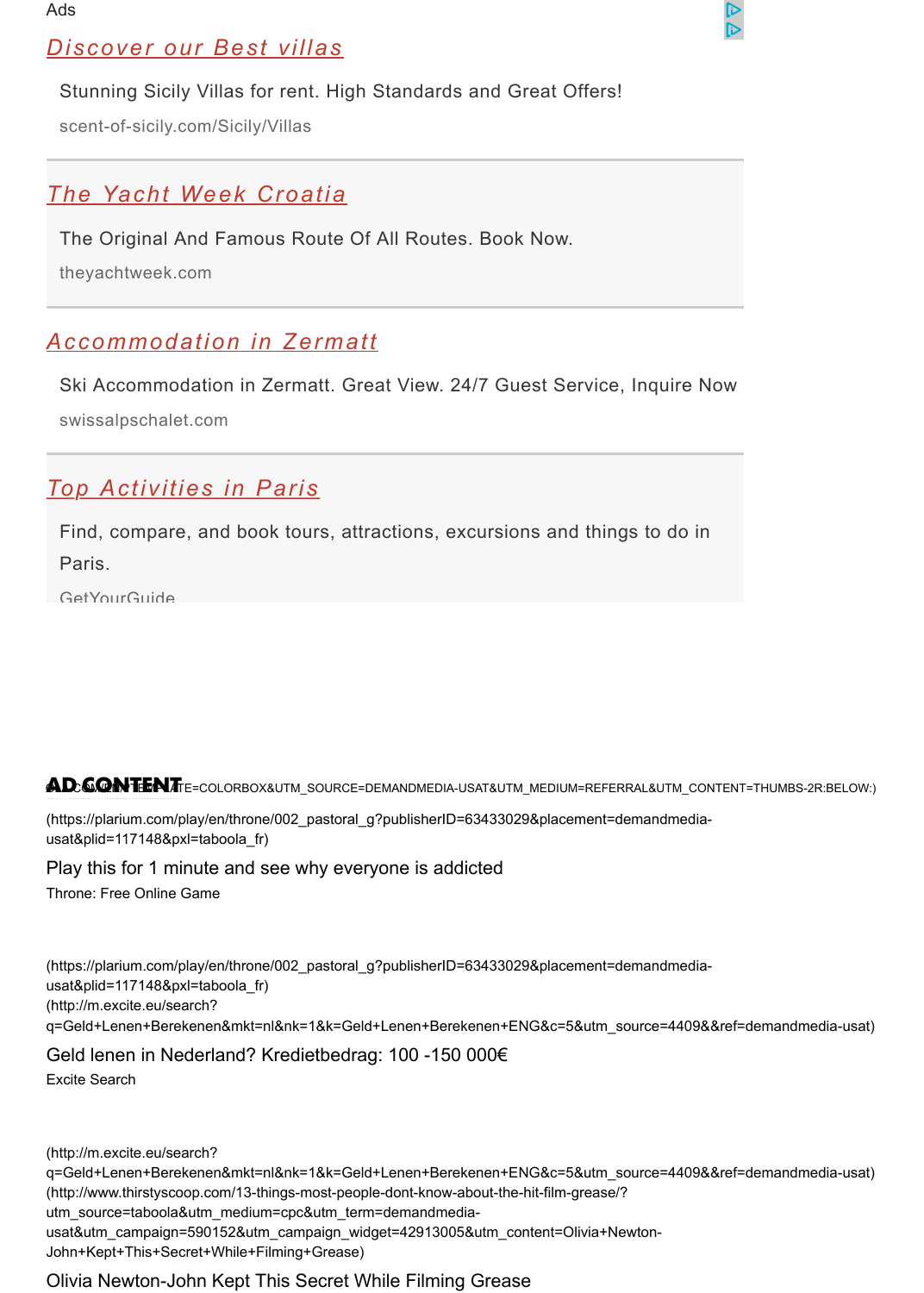(http://www.skipandgiggle.com/when-a-man-tried-to-rescue-this-feral-dog-from-las-concrete-river-its-response-was-star utm\_content=P1424-T1-feral-feral&utm\_source=taboola&utm\_medium=cpc&utm\_term=demandmediausat&utm\_campaign=613407&utm\_campaign\_widget=613407-demandmedia-usat)

(http://www.gogopeak.com/most-beautiful-flight-attendants-airlines-top-10/?utm\_source=taboola&utm\_medium=deman usat&utm\_term=Top+10+Airlines+with+Most+Beautiful+Flight+Attendants&utm\_content=http%3A%2F%2Fcdn.taboola

# Top 10 Airlines with Most Beautiful Flight Attendants

GoGoPeak

(http://www.gogopeak.com/most-beautiful-flight-attendants-airlines-top-10/?utm\_source=taboola&utm\_medium=deman usat&utm\_term=Top+10+Airlines+with+Most+Beautiful+Flight+Attendants&utm\_content=http%3A%2F%2Fcdn.taboola (http://www.pettyandposh.com/remembering-the-vietnam-war-through-an-image-slideshow/?utm\_content=P730-T2-his vietnam&utm\_source=taboola&utm\_medium=cpc&utm\_term=demandmediausat&utm\_campaign=668129&utm\_campaign\_widget=668129-demandmedia-usat)

### [Vietnam War Photographs That Were Never Shown In History Class](http://www.gogopeak.com/most-beautiful-flight-attendants-airlines-top-10/?utm_source=taboola&utm_medium=demandmedia-usat&utm_term=Top+10+Airlines+with+Most+Beautiful+Flight+Attendants&utm_content=http%3A%2F%2Fcdn.taboola.com%2Flibtrc%2Fstatic%2Fthumbnails%2F29a87d38239449951954c7a95ddebb91.jpg&utm_campaign=attendant_ne_desktop)

Petty and Posh

(http://www.pettyandposh.com/remembering-the-vietnam-war-through-an-image-slideshow/?utm\_content=P730-T2-his vietnam&utm\_source=taboola&utm\_medium=cpc&utm\_term=demandmediausat&utm\_campaign=668129&utm\_campaign\_widget=668129-demandmedia-usat) (https://www.workandmoney.com/s/10-minute-yoga-routine-3a7e2b5bfee54695? utm\_medium=cpc&utm\_source=tab&utm\_campaign=10minuteyoga-d623ddd10df52cz2&utm\_term=demandmedia-usa

### 7 Simple Yoga Poses You Should Do First Thing Each Morning

Work + Money

(https://www.workandmoney.com/s/10-minute-yoga-routine-3a7e2b5bfee54695? utm\_medium=cpc&utm\_source=tab&utm\_campaign=10minuteyoga-d623ddd10df52cz2&utm\_term=demandmedia-usa (https://ammmazing-woman.com/took-picture-40-years/? utm\_source=taboola&utm\_medium=referral&utm\_campaign=College\_WORDLWIDE\_ALL&utm\_term=demandmedia-u

[They Took The Same Picture For 40 Years. Don](https://www.workandmoney.com/s/10-minute-yoga-routine-3a7e2b5bfee54695?utm_medium=cpc&utm_source=tab&utm_campaign=10minuteyoga-d623ddd10df52cz2&utm_term=demandmedia-usat)'[t Cry When You See The Last!](https://www.workandmoney.com/s/10-minute-yoga-routine-3a7e2b5bfee54695?utm_medium=cpc&utm_source=tab&utm_campaign=10minuteyoga-d623ddd10df52cz2&utm_term=demandmedia-usat)

Ammmazing-Woman.com

(https://ammmazing-woman.com/took-picture-40-years/? utm\_source=taboola&utm\_medium=referral&utm\_campaign=College\_WORDLWIDE\_ALL&utm\_term=demandmedia-u

### **REFERENCES**

- bestsingletravel.com: Pilates in Italy(http://www.bestsingletravel.com/Pilates\_in\_Italy.html)
- [italiancookerycourse.com: Singles Vacations in](https://ammmazing-woman.com/took-picture-40-years/?utm_source=taboola&utm_medium=referral&utm_campaign=College_WORDLWIDE_ALL&utm_term=demandmedia-usat)